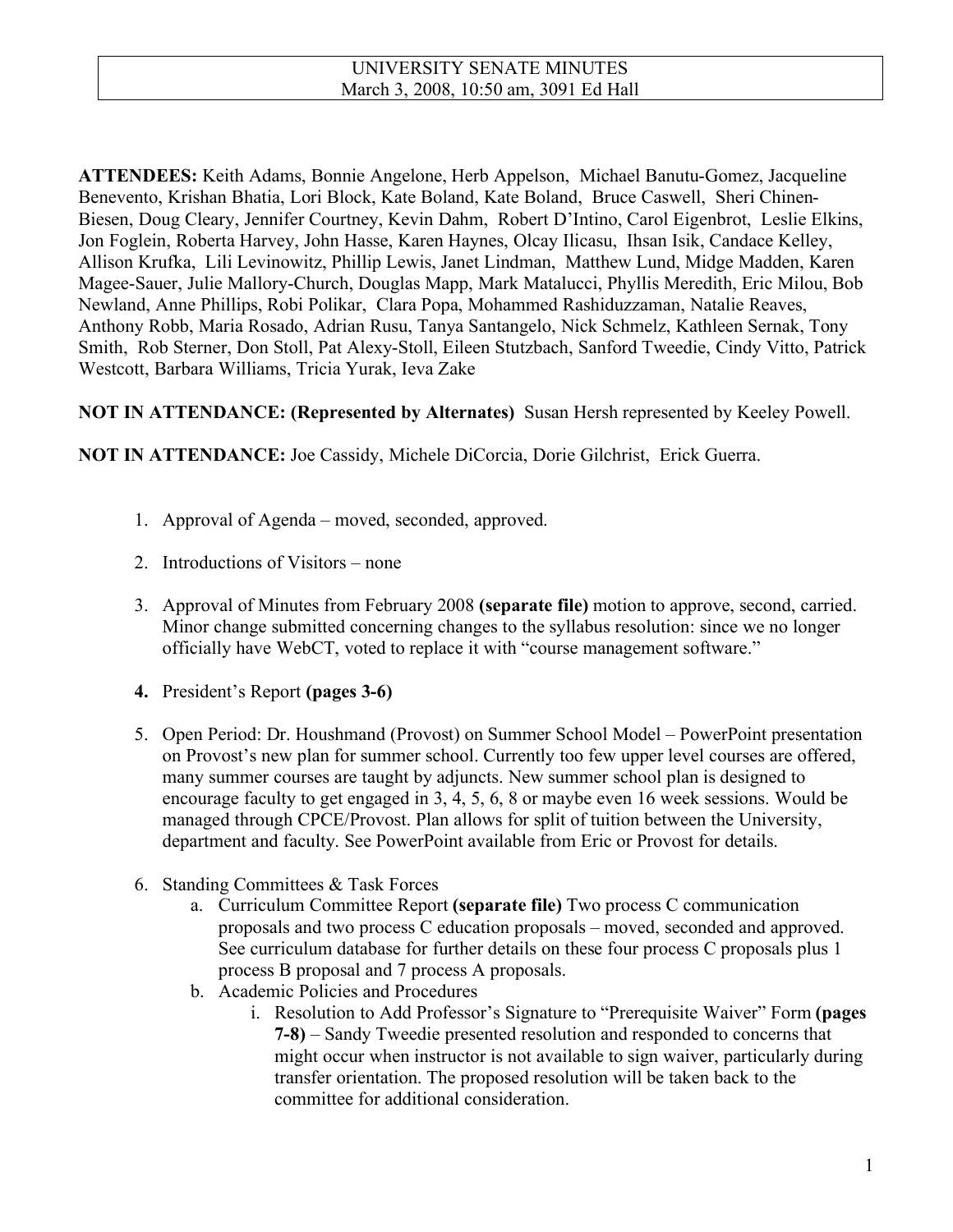- c. Academic Integrity Task Force http://blogs.rowan.edu/aipolicy Barbara has done lots of hard work on this – please check out blog address for policy and discussion of details.
- 7. Ad-Hoc Committees
	- a. Ad-Hoc Committee on the 40<sup>th</sup> Anniversary of the Senate (page 9) May 20<sup>th</sup> at 11:00AM in Eynon Ballroom. Jane Oates, Executive Director of the Commission on Higher Education will be keynote speaker. Presidents of all state college senates will be invited to participate in roundtable.
	- b. Ad-Hoc Committee on the SCI Report **(page 10)** The committee plans to have a report for the University Senate by early May.
- 8. Old Business
	- a. Provost's Task Force on Transfer Agreement
		- i. Rowan Experience Resolution **(page 11)** moved, seconded, approved with friendly amendment as follows*: "The two courses that fulfill the Public Speaking requirement (Public Speaking and Sophomore Engineering Clinic II) will be unchanged."*
		- ii. Resolution Clarifying the Status of Required General Education Courses under the Comprehensive Statewide Transfer Agreement **(page 12)** moved, seconded, approved
	- b. Technological Resources Committee
		- i. Resolution for Banner Course registration Service **(page 13) –** Senate recommends that course descriptions be available through Banner as a "oneclick" link. Moved, seconded, and passed.
- 9. New Business
- 10. Adjournment motion made and passed at 12:06PM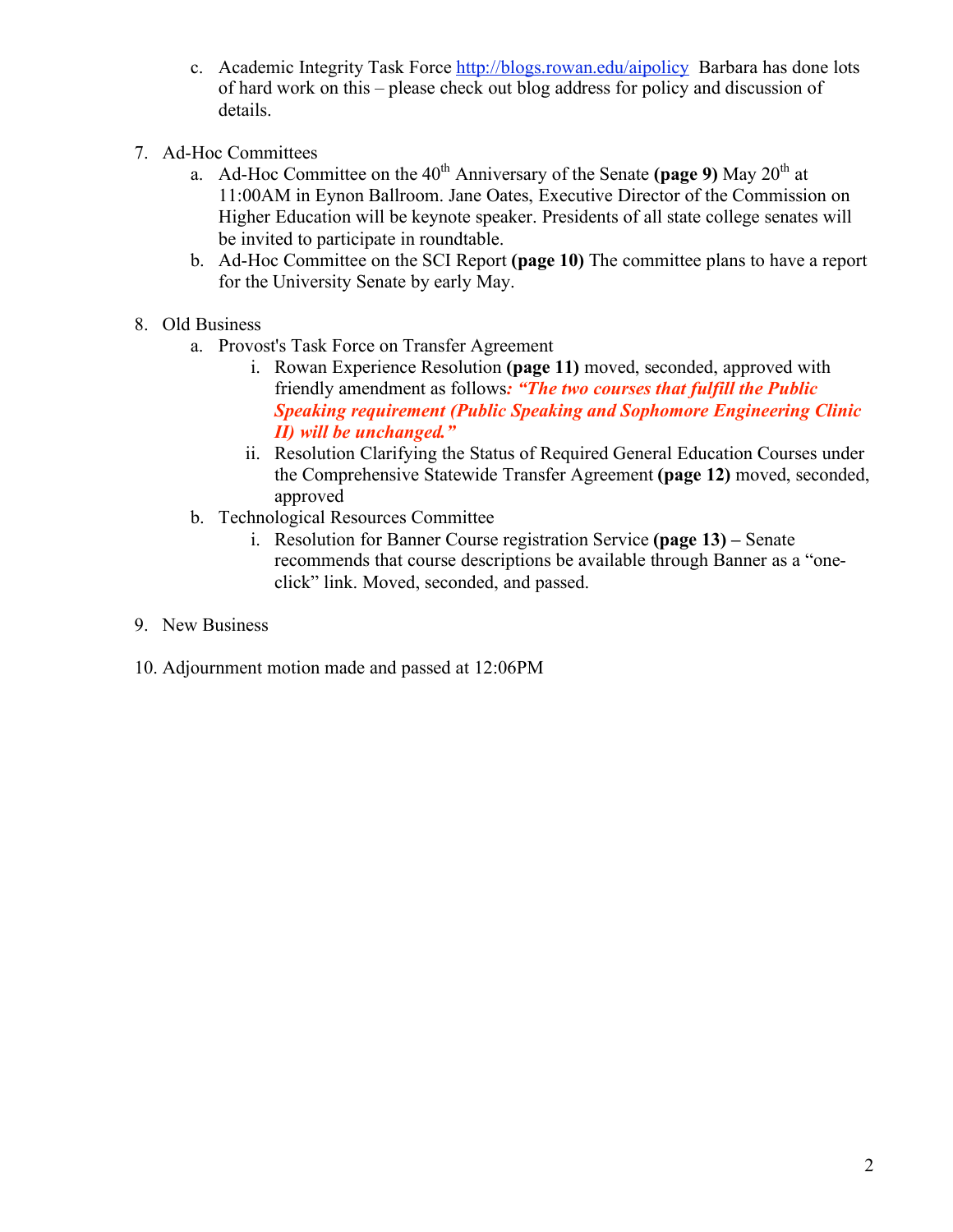- 1. Rooms, Furniture, & Scheduling Update
	- a. Current draft of FALL 08 schedule has approximately 70 classes with no rooms most recent update now shows this number down to 25-30 classes without rooms
	- b. Classroom Renewal, Scheduling, & Utilization Report by J. Orlins **(separate file)**
	- c. Open Period to Friday? Room utilization chart shows a reverse spike during open period. Discussion of possible Friday open period and other alternatives. Eric is promoting with administration that the open period should remain at 11:00AM on Mondays.
- 2. Strategic Plan & White Paper on Graduate Education can be obtained on-line and reactions should be e-mailed directly to Christy.
	- a. http://www.rowan.edu/open/usp/
	- b. Email comments to Christy Faison **faison@rowan.edu**
- 3. Grants Salary Policy (page 4) to clarify procedures to be followed in charging salary costs to government grants in order to comply with federal rules for grant writing and audit requirements. Discussion pursued and it was suggested that Jay Kuder be invited to next meeting.
- 4. Library Book Budgets (page 5) Library book budgets are frozen through the end of this fiscal year. Very small orders of single book requests may be honored but no large orders.
- 5. Senate Constitution Revision Vote may go down, less than 40% have voted, apparent apathy, only 230 or 240 votes so far, 300 have not yet voted, will extend voting deadline to March 14<sup>th</sup>. Please encourage colleagues to vote.
- 6. Joseph Barnes Award (page 6) now soliciting nominees
- 7. Ad-Hoc Committee to review Facilities Usage Policy current practices regarding groups using rooms on campus seems to vary significantly. Music faculty member paid insurance out of own pocket. Seeking increased consistency through policy review/revision.
- 8. University-wide policy on the use of turnitin.com one student has said they don't want to use it which raises questions. They, turnitin.com, have had several law suits against them and they haven't lost a case yet.
- 9. Learning Community on Student Ratings Report Presented to the Rowan University Community **(separate file)** Frances Johnson reports that there are 21different student evaluations used at Rowan to evaluate faculty performance and assess student learning. A series of meetings are scheduled to discuss report on Student Ratings. See separate file for details.
- 10. Alternate Time Period for Faculty Workload 24 credit hour workload to include summer school teaching – waiting for response from union regarding compliance with current contract.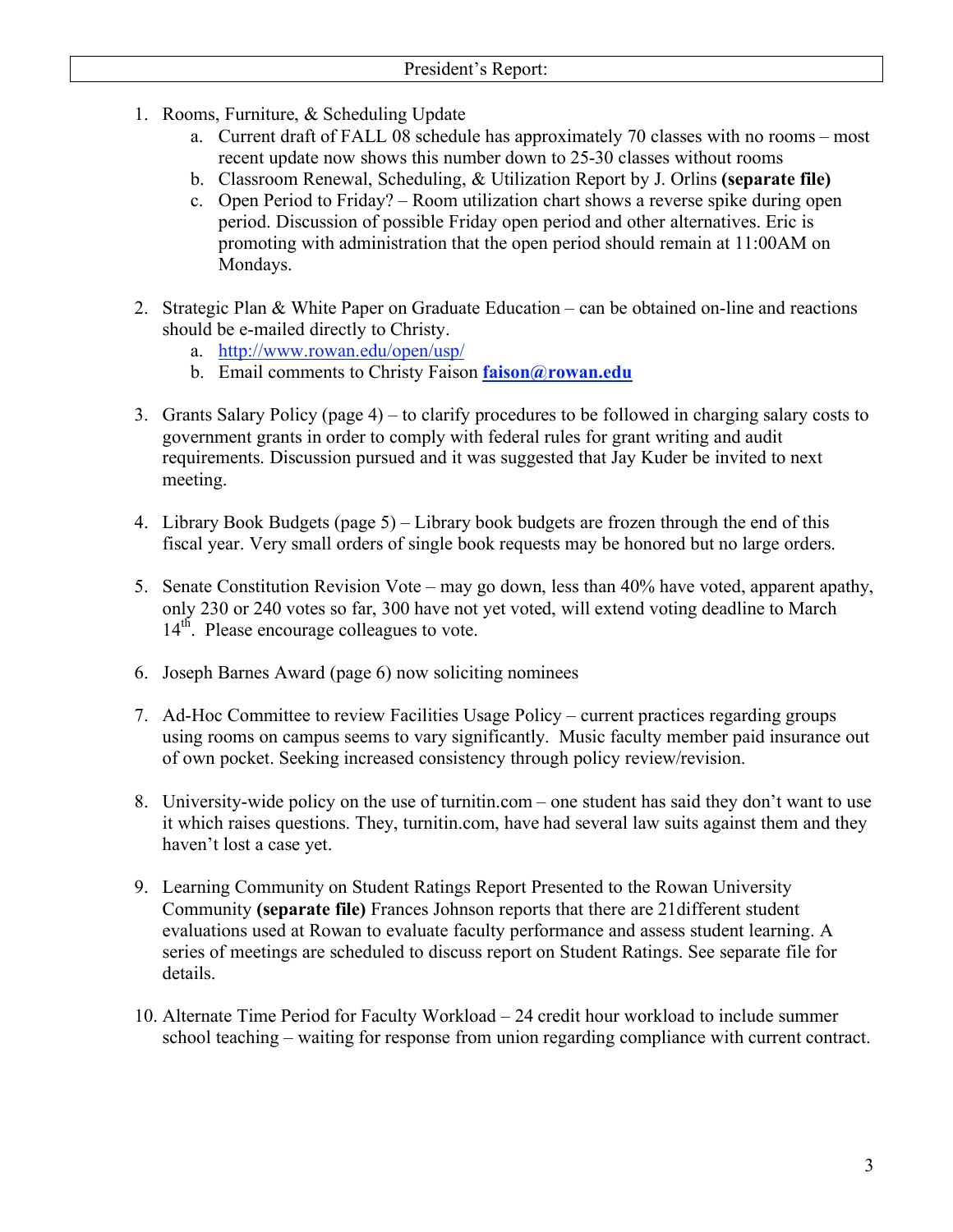Grants Salary Policy (02/01/2008) Grants Salary Policy

DATE: February 1, 2008

The purpose of this policy is to clarify the procedures that should be followed in charging salary costs to government grants in order to comply with federal rules for grant accounting (e.g. OMB-A-21) and with audit requirements.

1. Salary Charges to Grants: When salary is charged to a grant, the full cost of that salary (not replacement costs) must be charged. The salary savings realized by the university by not having to pay that portion of Professor X's salary may be used to offset the costs of instruction or for any other valid university purpose. Example: Professor X has a grant from the National Institutes of Health that provides 10% of her yearly salary (\$5,000 per semester) to be paid by the grant. The entire \$5,000 must be charged to the grant. If Professor X is released from a teaching assignment, the university can use salary savings funds to replace Professor X. Any remaining funds can be used by the university as determined by the Provost and Vice President for Finance. Funds from grants budgets cannot be used to pay the cost of instruction since this is not a research activity.

2. Compensation Above the Base Salary: The contract between the American Federation of Teachers and the State of New Jersey states (in Article XX) that an employee can receive up to thirty percent (30%) of his or her base salary or \$18,000, whichever is greater for outside-funded activities, including grants. This compensation applies to funds applied to the contractual period of employment (i.e. 10-month contract).

Although the AFT contract provides for compensation over base salary, federal sponsors may not permit salary to be charged in this way. For example, according to National Science Foundation policy, compensation within the term of a faculty member's appointment must be within the faculty member's "regular organizational salary." In addition, the policy states that, "Grant funds may not be used to augment the total salary or rate of salary of faculty members during the period covered by the term of faculty appointment." Requests for "overload" compensation may only be allowed if they are explicitly permitted by the program solicitation and are approved by NSF.

If faculty/staff wish to receive compensation from grant funds during the academic year that exceeds their base salary, they must indicate this in their proposal and receive permission from the sponsor to do so. The university has the option to grant an alternate assignment within load in lieu of additional compensation.

3. Summer Salary: In some cases, researchers may request that salary for work performed on a grant be paid in the summer. This should be stated in the proposal and the sponsor must agree to this arrangement.. OMB A-21 states that, "Charges for work performed by faculty members on sponsored agreements during the summer months or other period not included in the base salary period will be determined for each faculty member at a rate not in excess of the base salary divided by the period to which the base salary relates, and will be limited to charges made in accordance with other parts of this section. The base salary period used in computing charges for work performed during the summer months will be the number of months covered by the faculty member's official academic year appointment." Since most faculty at Rowan are on a ten-month contract, summer compensation would generally be limited to no more than two-tenths of their base salary. Faculty cannot exceed this amount even if they have multiple grants.

Example 1: Professor X proposed and was approved to receive salary compensation for two months in the summer. Her base salary is \$100,000. She proposed to devote 50% of her effort in the summer on this grant. Therefore, she can receive \$10,000 (50% of \$20,000) in the summer.

Example 2: Professor Y has two grants that pay him summer salary. His base salary is \$100,000. He has proposed to devote 25% of his effort on Grant A and 50% of his effort on Grant B. He can receive up to \$5,000 from Grant A and up to \$10,000 from Grant B, for a total of \$15,000.

4. Student Compensation: Students who receive compensation for work on sponsored projects should be compensated at the prevailing university rates. Fringe benefit rates should not be included in determining the salary paid to students working on grant-funded projects.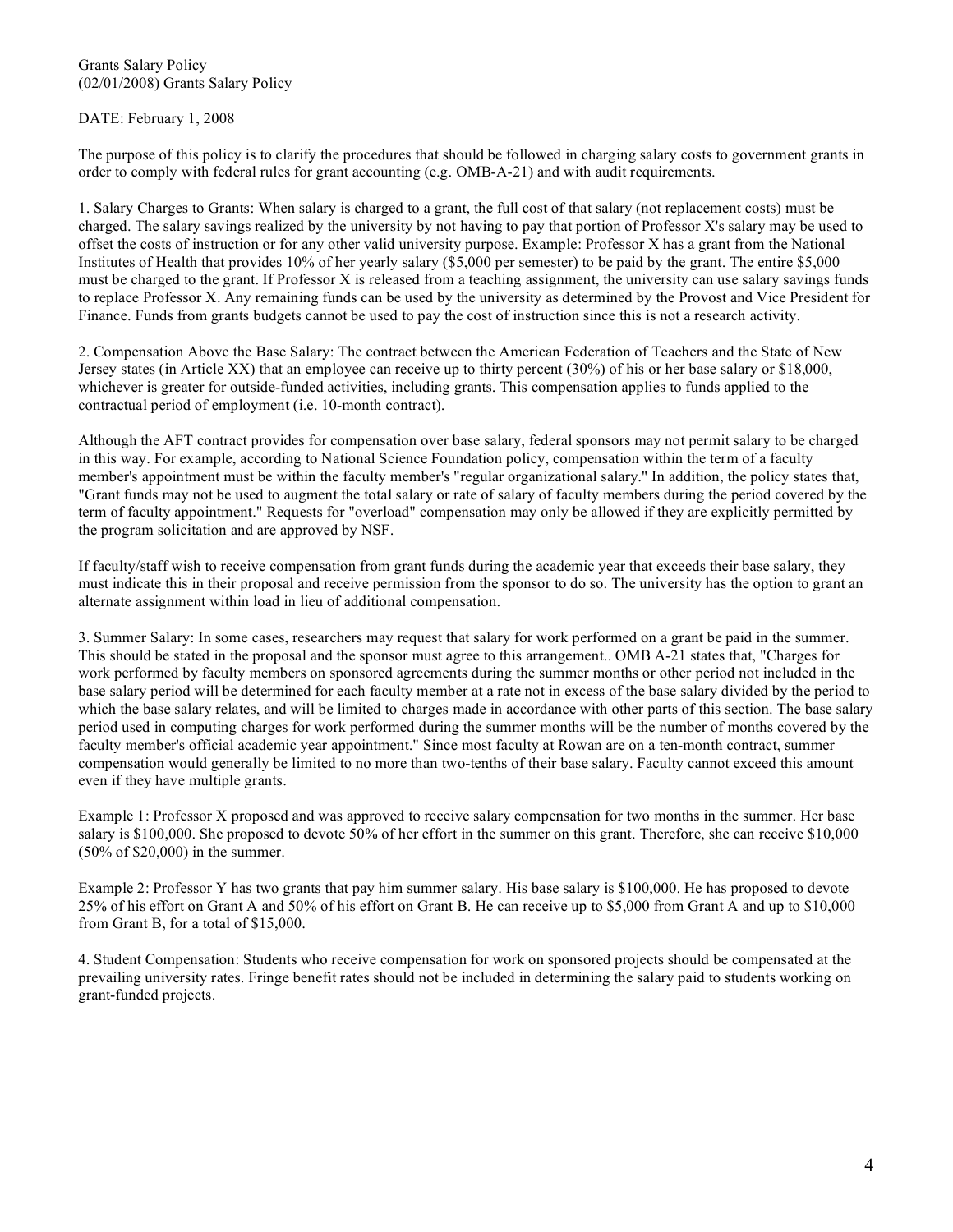# **LIBRARY BOOK BUDGETS**

Eric,

Book budgets are frozen through the end of this fiscal year. If there are a few titles you need for classes or research we will be happy to obtain them for you but large orders are being held by acquisitions for processing in the new fiscal year.

We are also awaiting the passage of two bills, one assembly and one senate, that the governor has promised to sign when the combined version gets to his desk. This will give us the assurance we need to proceed with a radical review of our databases. There are opportunities to minimize title redundancy and save some money. We will also be looking at alternative ways to improve the delivery of services while reducing outlay of funds. For example, E-ZBorrow allows for the delivery of book titles from over 60 libraries, including five ARL libraries in just three of four days. A new service, in place as of this week, call RAPID will dramatically reduce the delivery time of articles requested through ILL.

Ultimately, with the budget situation in the State of New Jersey, we will have to be looking at ways to reduce costs. At the moment collaboration through our various consortia seems to offer the best opportunity to reduce costs and stretch the funds we do have. Not the best answer but an honest one.

Regards, Bruce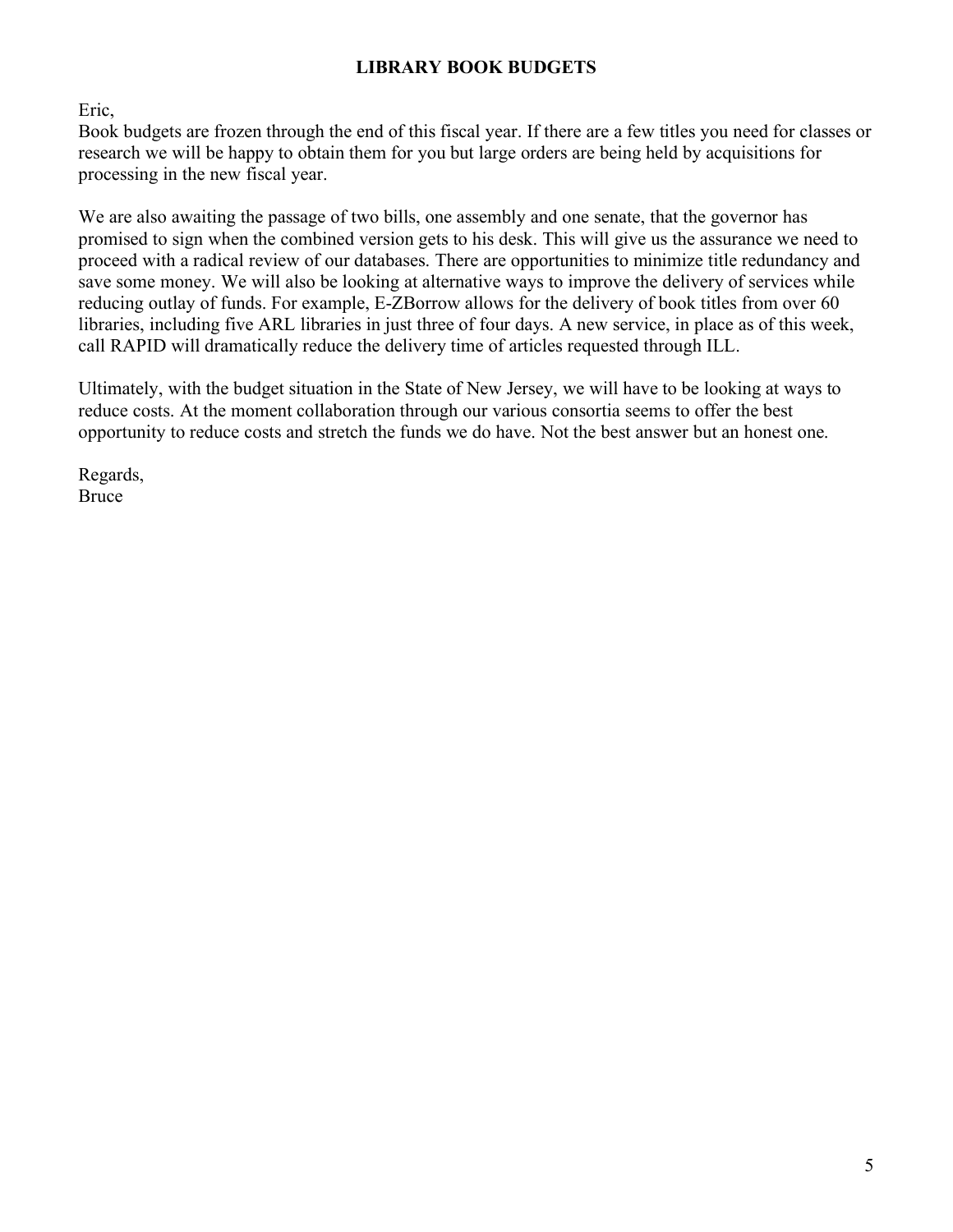### **Joseph Barnes Award Nominations**

The Joseph Barnes Award is intended to recognize the outstanding contributions of a current member of the faculty or professional staff. The recipient should be an individual who has provided consistent, extraordinary, and longstanding contributions to Rowan University. Such contributions shall include, but are not limited to, campus leadership, service on Senate and union committees, service on departmental and college committees, service to student organizations and activities, and service to the University as a whole.

## **Nominations**

Nominations must include a "service resume" and a letter or statement describing the significance of the individual's service contributions. Very specific details of the candidate's service and the significance of that service will allow the selection committee to make an informed choice.

Any member of the faculty and professional staff may nominate a candidate. Self-nominations are also encouraged. Please submit nominations to the Senate office on or before April 14th.

## **Selection Committee**

The selection committee will consist of the following: President of the University Senate Vice President of the University Senate President of the AFT Vice President I of the AFT Librarian (to be chosen in an election held by the Library Staff) The Senate President will serve as the chair of this committee and will convene all meetings. Committee members may nominate candidates, but are not eligible to receive the award.

# **Criteria for Selection**

This award is intended to recognize the outstanding contributions of a current member of the faculty or professional staff. In any year in which the committee deems that there are no acceptable nominees from this group, no award may be given or the award may be given to an individual who previously served on the faculty and staff.

The recipient should be an individual who has provided consistent, extraordinary, and longstanding contributions to Rowan University. Such contributions shall include, but not be limited to, campus leadership, service on senate and union committees, service on departmental and college committees, service to student organizations and activities, and service to the university as a whole.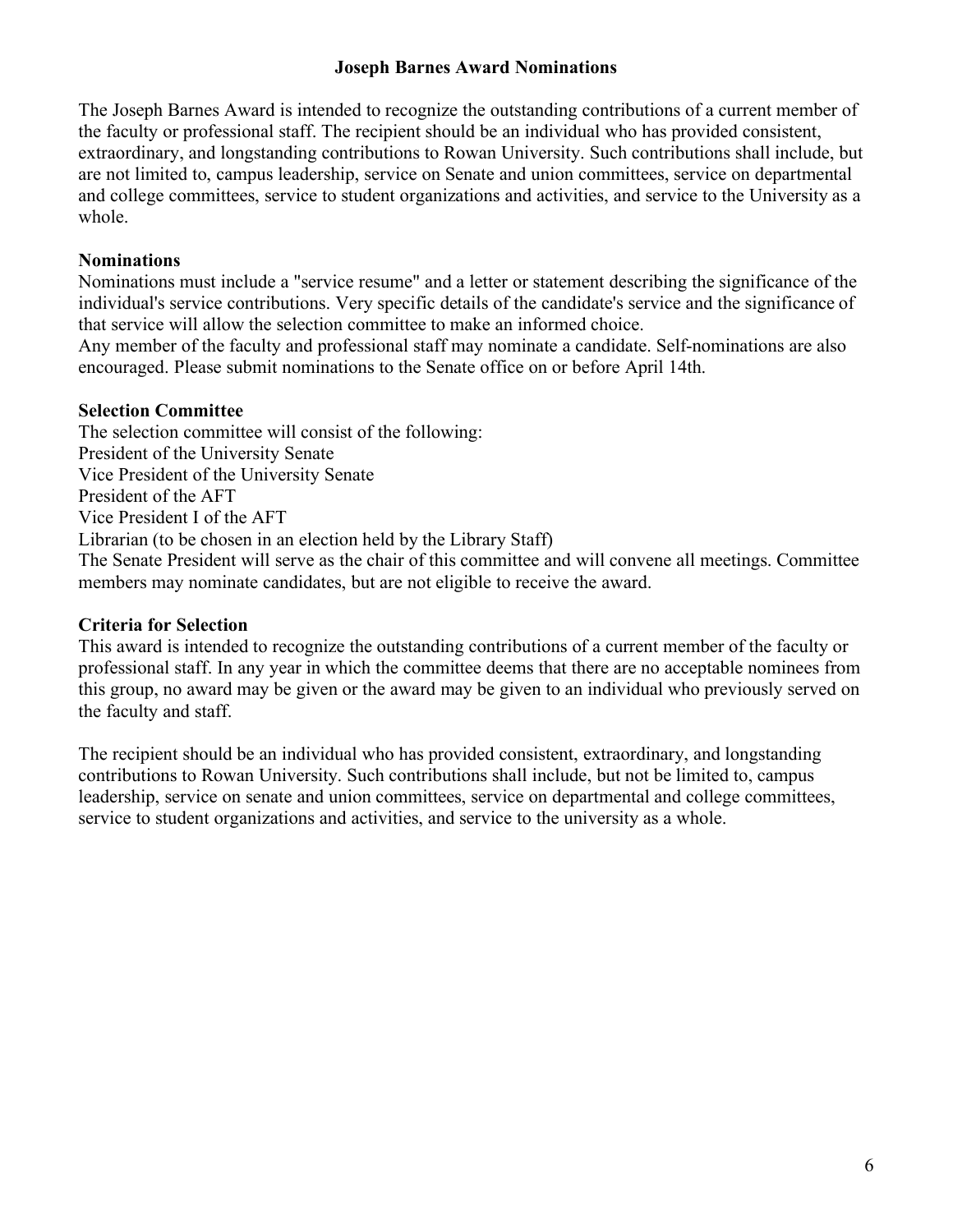#### **Resolution to Add Professor's Signature to "Prerequisite Waiver" Form** Draft of February 19, 2008

**WHEREAS**, the Prerequisite Waiver form currently only requires the signature of the department chair;

**WHEREAS**, instructors have an understanding of the role of prerequisites to their courses and have to deal with the consequences of prerequisite waivers;

**AND WHEREAS**, faculty should be equal participants in deciding when prerequisites should be waived;

**BE IT RESOLVED**, the "Prerequisite Waiver" form shall now require two signatures—the instructor of the course and the chair of the department where that course resides—using the wording in the version below.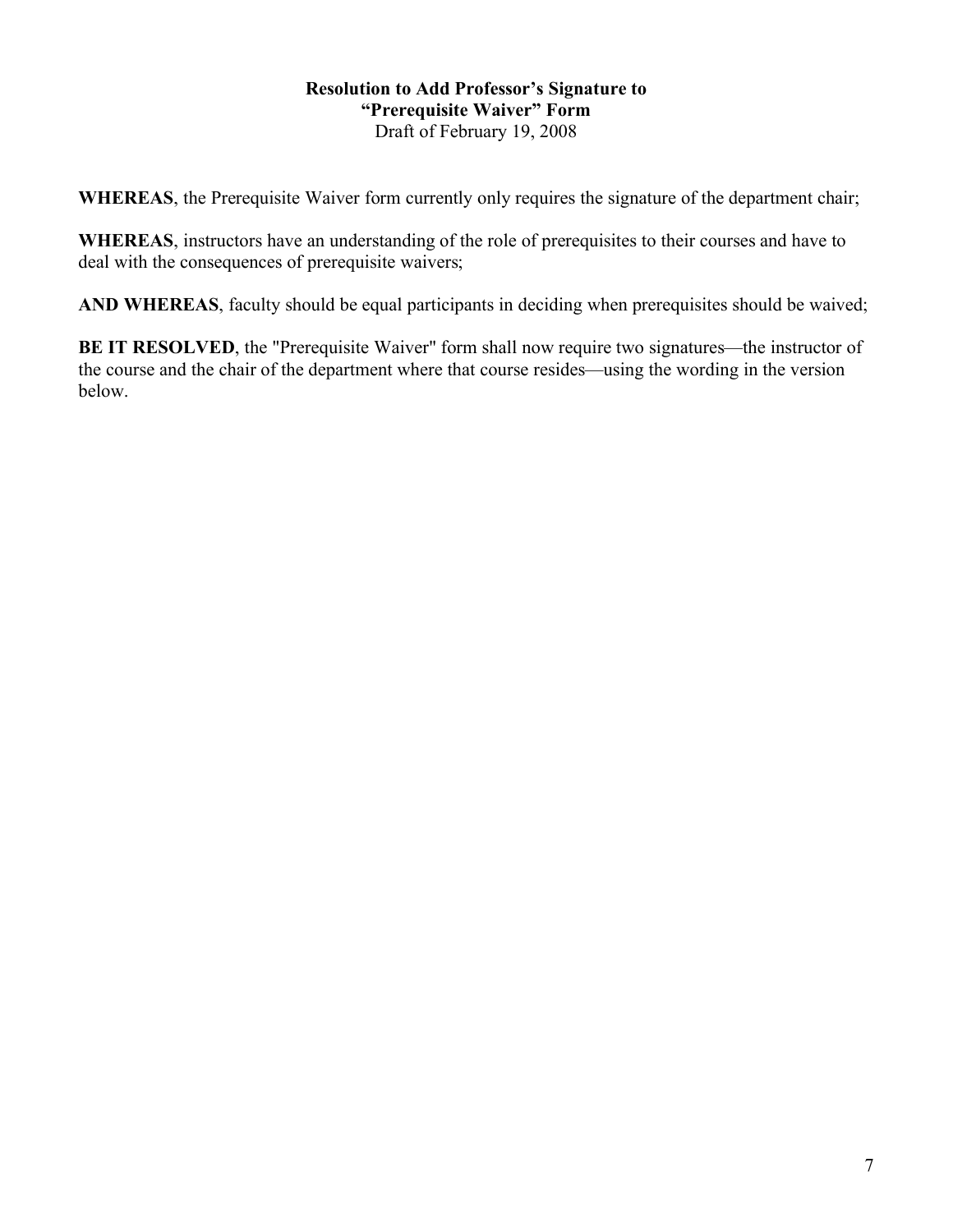# ROWAN UNIVERSITY PREREQUISITE WAIVER

(One course waiver per form)

| Rowan ID:                                              |                |                                                                                                                                   |  |
|--------------------------------------------------------|----------------|-----------------------------------------------------------------------------------------------------------------------------------|--|
| $\text{(last)}$                                        |                | <u> 1989 - Johann John Stein, market fan it ferskearre fan it ferskearre fan it ferskearre fan it ferskearre fan i</u><br>(first) |  |
| CRN:                                                   | Course number: | Course title:                                                                                                                     |  |
| Course number:                                         |                | The following prerequisite(s) has/have not been satisfied for the course listed above:<br>Course title:                           |  |
|                                                        |                |                                                                                                                                   |  |
| Detail the reason(s) for the above waiver request:     |                |                                                                                                                                   |  |
|                                                        |                |                                                                                                                                   |  |
|                                                        |                |                                                                                                                                   |  |
| Student's signature                                    |                | Date                                                                                                                              |  |
| Signature of Instructor<br>Teaching the Course*        |                | Printed Name<br>Date                                                                                                              |  |
| Signature of Department Chair<br>Where Course Resides* |                | Printed Name<br>Date                                                                                                              |  |

\* Please note: the required signatures pertain to the course the student wishes to register in, not to the pre-requisite courses that are being waived.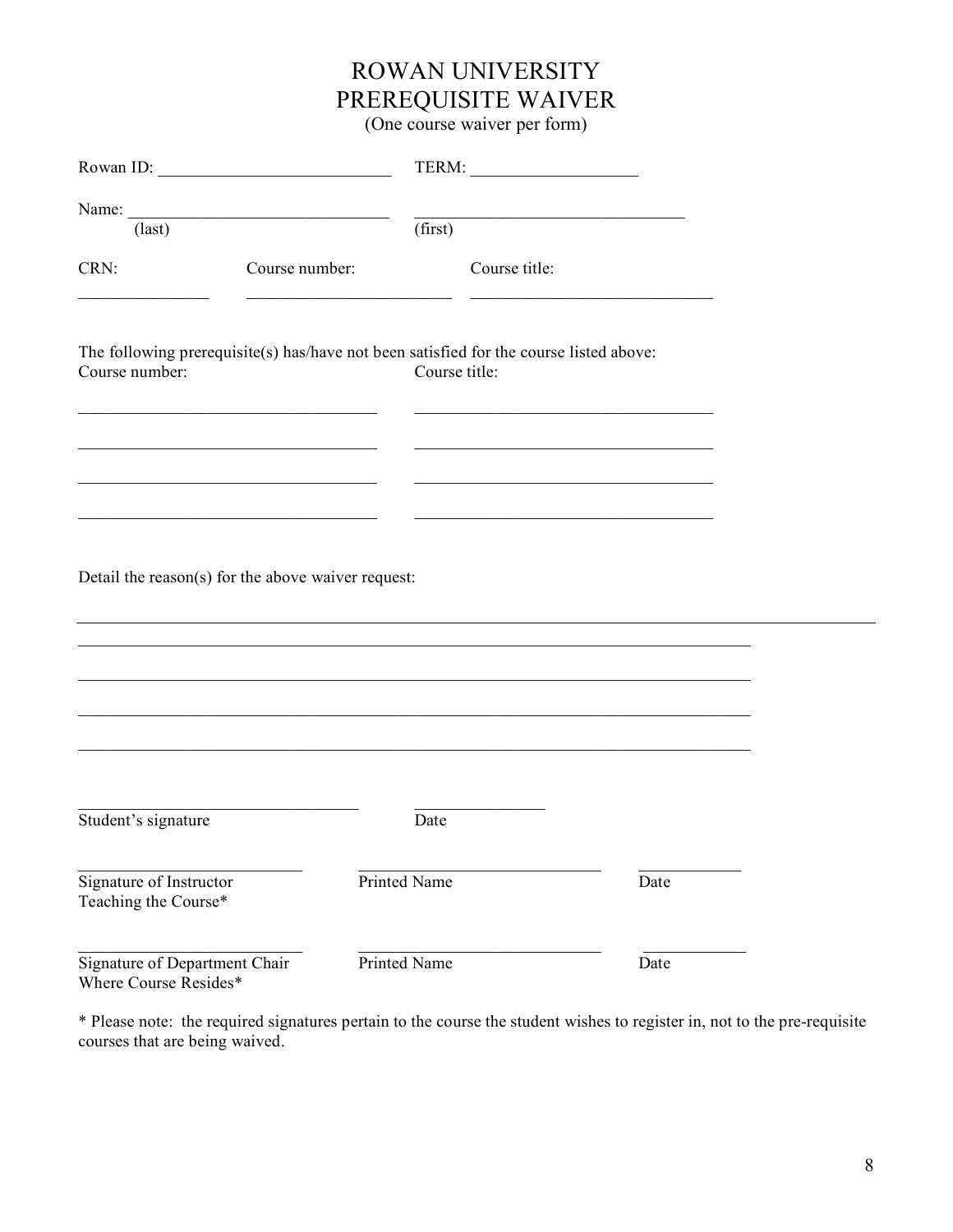#### **Report** AD Hoc Committee on 40<sup>th</sup> Anniversary Celebration for University Senate **February 25, 2008**

The committee has communicated by email and met once. The committee consists of Bruce Caswell (Political Science,) Cindy Vitto (English,) Edward Streb (Communications Studies,) Karen Siefring (Business,) Julie Mallory-Church (Counseling Center,) Frances Johnson (Faculty Center,) and Nicholas Schmelz (Education – Student Service Center). The committee actively seeks other volunteers.

The committee agreed upon a program focusing on shared governance at all levels of the system. Towards this end, the committee decided to invite the Executive Director of the Commission on Higher Education, Jane Oates, as a keynote speaker; the presidents of all the state college senates to participate in a roundtable, and a recognition of service of Rowan senators. Part of the program would be a luncheon. It was also agreed that there would be a written report coming out of the meeting on the role of the senates at the state colleges.

The tentative date was set at May 20, 2008, in the Ballroom, from 11 AM- 2PM. (This is the same day as the committee membership assignment meeting. The Ballroom has been reserved. Invitations have gone out to the keynote speaker and the state college senate presidents. University administration -- president, vice president, and deans – have also been invited.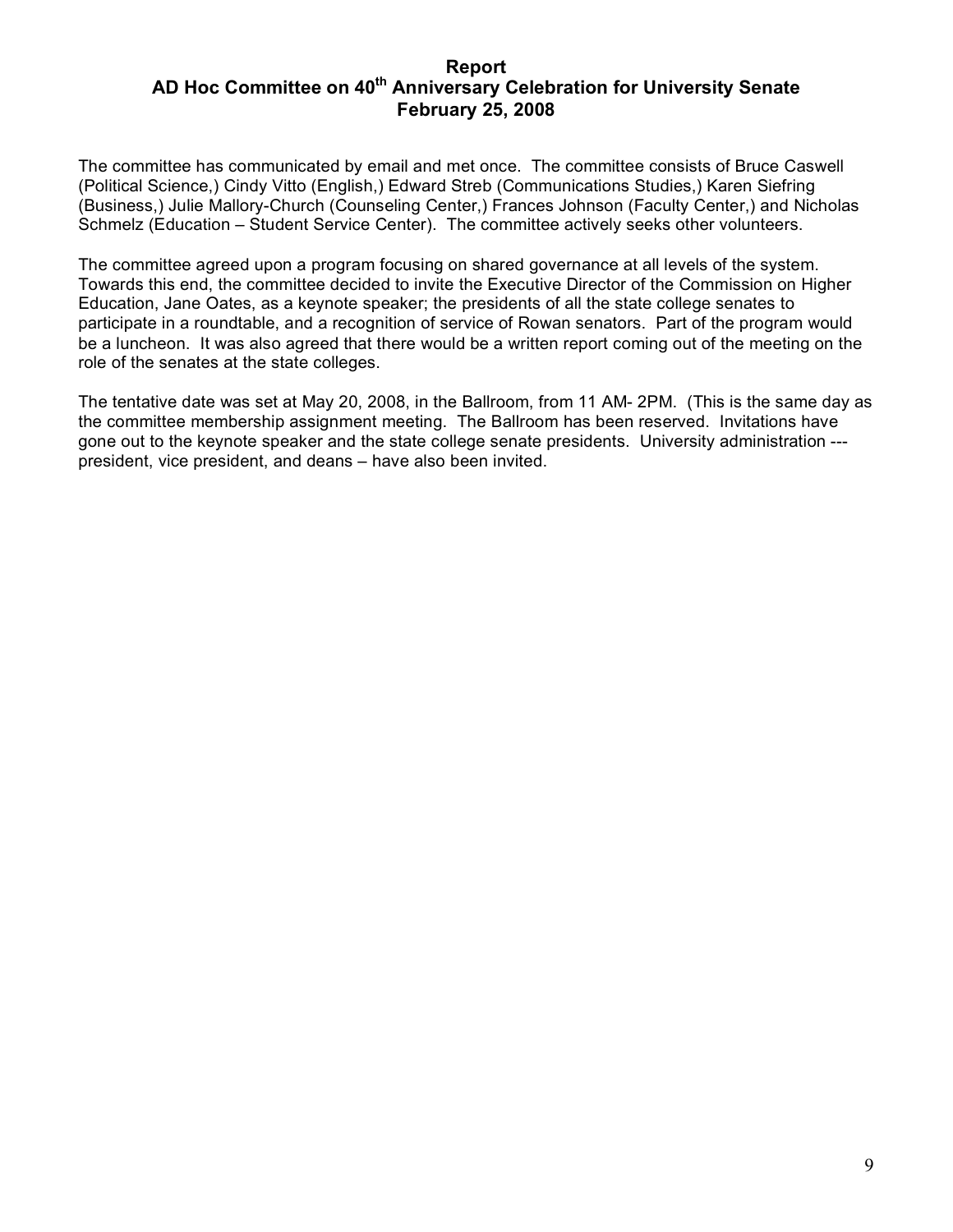#### **PROGRESS REPORT AD HOC UNIVERSITY SENATE TASK FORCE ON SCI 02/25/2008**

The committee membership consists of Bruce Caswell (Political Science,) Natalie Reaves (Economics,) and Yvonne Rodriguez (Teacher Education.) The committee actively solicits other volunteers.

The committee has met twice and communicated through email. Each member read the committee charge from Eric Milou as well as the full SCI Report. The report is massive and uneven. The committee has decided to prepare an annotated list, with page numbers for easy reference, that accomplishes the following:

1. Identifies and explains the specific references to Rowan University.

2. Identifies and explains references to practices that may involve Rowan University but not by name.

3. Identifies any additional information required of the University or the SCI in order to do the work of this committee effectively.

*With regard to this question, the committee has requested information on lobbying fees paid by the university. The committee has also asked whether anyone at the university is assigned to coordinate follow-up*

4. Determines if there are any changes in Rowan practices or policies that are indicated in the report.

Having completed this inventory, the committee will:

5. Follow-up with the university administration to determine what steps they are taking to respond to the report.

6. Make recommendations to the University Senate on a possible resolution on the SCI report and individual recommendations.

7. Determine if the governor or state legislature has plans to follow up on the SCI report.

*With regard to this question, The Higher Education Committee of the General Assembly held hearing on Monday, February 25, 2008. An audio file of this hearing is available at:* http://www.njleg.state.nj.us/media/archive\_audio2.asp?KEY=AHI&SESSION=2008

8. Since the SCI Report raises many questions about the appropriateness and supervision of university revenue enhancement activities not directly related to the original public mission of the institution, the committee will consider whether to request additional information on CPCE, West Campus development, and other university activities geared primarily to revenue generation rather than traditional academic activities.

The committee plans to have a report for the University Senate by early May.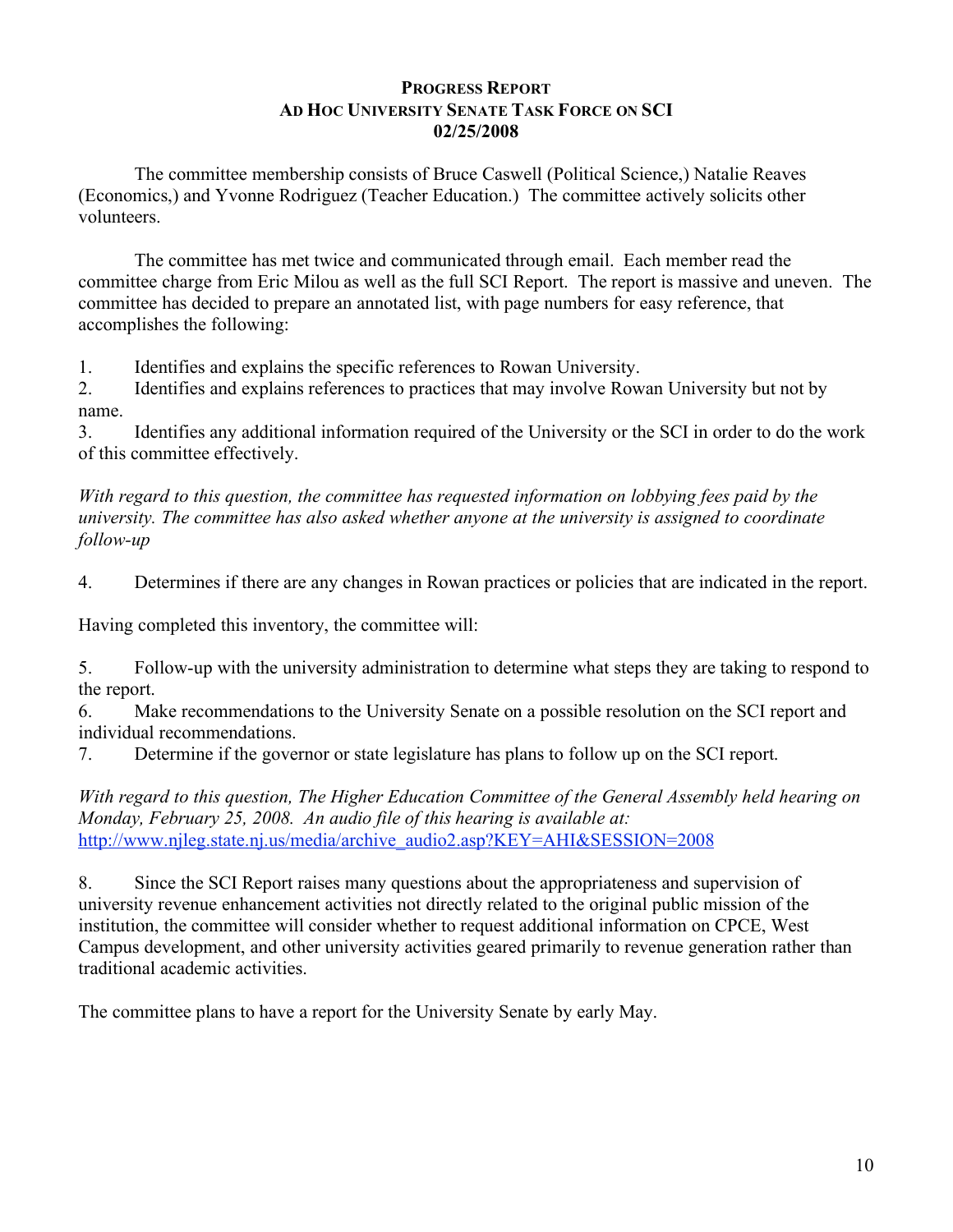#### **Creation of all-University "Rowan Experience Requirements"**

Whereas: The state of New Jersey has signed the Automatic Statewide Transfer Agreement into law, effective the fall 2008 semester.

Whereas: The Transfer Agreement stipulates that a transfer student with an Associate's Degree from a New Jersey community college is considered to have fulfilled "all lower division general education requirements" towards a Bachelor's degree at any state university.

Whereas: A Multicultural/Global course, a Writing Intensive course, an Artistic and Creative Experience course, and a Literature Intensive course are vital components of the Rowan undergraduate experience, and the Transfer Agreement contains no specific requirement that such courses be taken within an Associate's Degree.

Whereas: The Transfer Agreement specifically requires a Public Speaking course for A.A. degrees, but not for A.S. degrees.

#### Therefore Be It Resolved:

The ACE, M/G, WI, LIT, RS and Public Speaking requirements will be termed "The Rowan Experience Requirements."

The new name will reflect the fact that these all-university requirements are essential components of Rowan's unique program, and will clarify the status of these requirements under the new law, ensuring that transfer students will understand that they need to fulfill these requirements, whether they hold Associate's degrees or not.

Be It Further Resolved:

- $\triangleright$  All students will be required to earn a combined total of 42 credits of General Education and Rowan Experience courses, in addition to meeting the minimum number of required credits in each individual course bank.
- $\triangleright$  The requirement that the Writing Intensive course MUST be taken at Rowan will remain.
- $\triangleright$  The current practice of requiring Rowan Seminar only for freshmen will remain.
- $\triangleright$  The list of courses that carry the ACE, M/G, WI, RS, and LIT designations, and the process of adding these designations to new courses, will be unchanged.
- *The two courses that fulfill the Public Speaking requirement (Public Speaking and Sophomore Engineering Clinic II) will be unchanged.*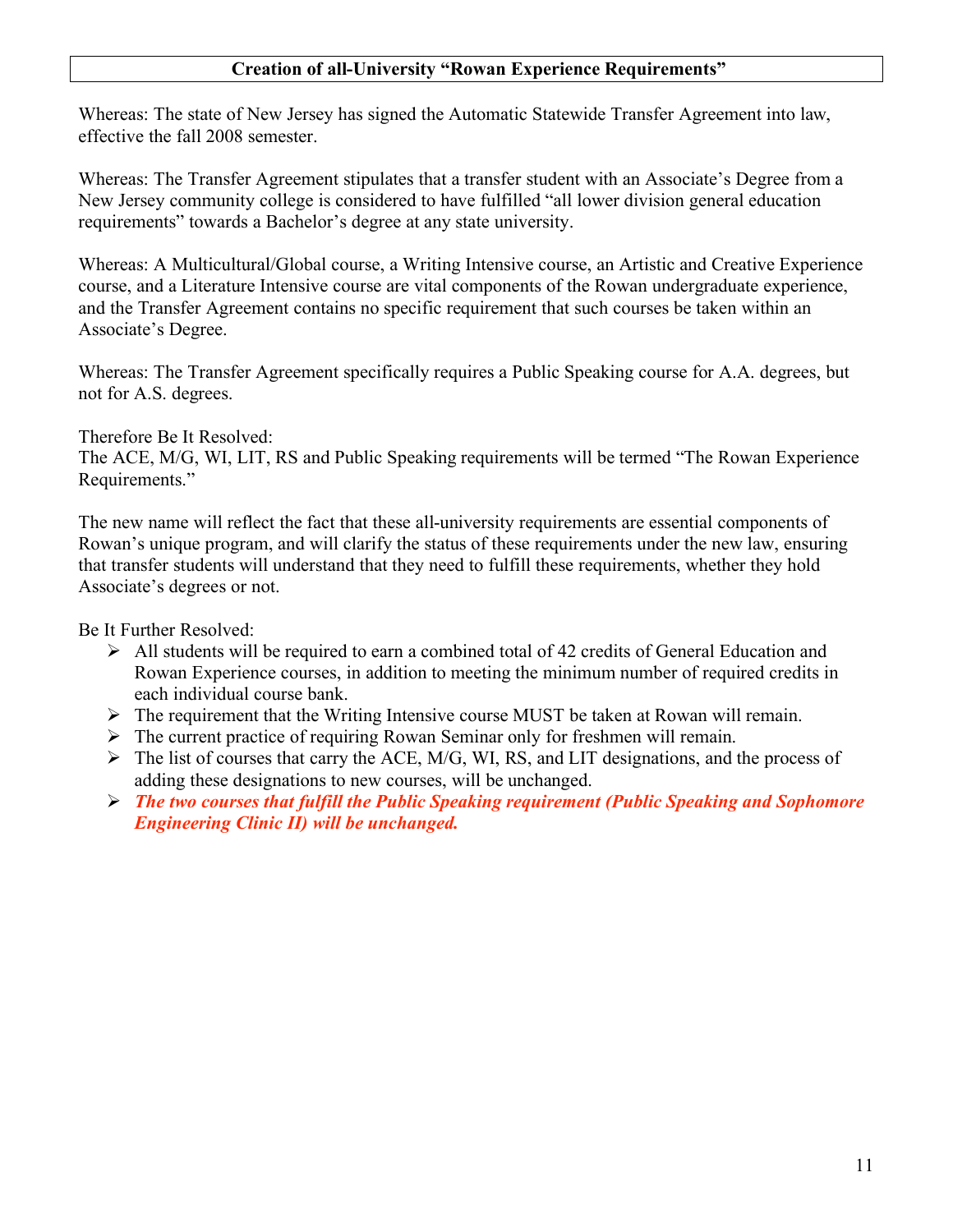#### **Resolution Clarifying the Status of Required General Education Courses under the Comprehensive Statewide Transfer Agreement**

BACKGROUND: New Jersey has signed the Comprehensive Statewide Transfer Agreement into law effective September of 2008. The Transfer Agreement stipulates that a transfer student with an Associate's Degree from a New Jersey Community College is considered to have satisfied "all lowerdivision general education requirements" towards a Bachelor's Degree at a New Jersey state university.

This presents a source of potential confusion for programs that require SPECIFIC General Education courses.

For example, the catalog description of the requirements for the B.S. in Physics currently reads in part: **General Education**

## A. Communications

College Composition I College Composition II Public Speaking

B. Science and Math

Intro to Scientific Programming or Computer Science and Programming Calculus I Chemistry I Chemistry II

A person familiar with the Transfer Agreement might infer that because the requirements of Calculus I, Chemistry I, Chemistry II etc. are listed as "General Education," they would be waived for a transfer student holding an Associate's Degree.

The position of the Provost's Task Force on the Statewide Transfer Agreement is that because a transfer student with an Associate's Degree is by law considered to have fulfilled "all lower-division general education requirements," he/she is considered to have met the University-wide requirements of 7 credits of Math/Sci/C.S., 6 credits of History/Humanities/Language, 6 credits of composition, etc. However, such a student should NOT be exempted from taking specific courses that are required for degree. In the above example, a transfer student with an Associate's Degree is considered to have met the Universitywide requirement of 7 credits of Math/Sci/C.S., but must still meet the requirements of the B.S. in Physics by taking Calculus I, Chemistry I, Chemistry II and one of the listed programming courses, unless equivalent courses were taken at the Community College.

It is also noted that the Transfer Agreement specifically states "It is the responsibility of the senior institutions *to make sure that their specific graduation requirements are clearly announced* in catalogs and other relevant materials."

THEREFORE, BE IT RESOLVED that all Degree programs are encouraged to revise their catalog descriptions as follows:

- $\triangleright$  ALL required courses, including major requirements and general education courses specifically required for graduation, are listed under a single heading, "Required courses."
- $\triangleright$  NO reference is made to "General Education Requirements" except a statement to the effect that "In addition to fulfilling the program requirements, all students are required to fulfill the university-wide General Education Requirements and Rowan Experience Requirements."

## BE IT FURTHER RESOLVED

The revisions described above are NOT considered Curriculum Changes and do not need to pass through the Senate Curriculum Process.